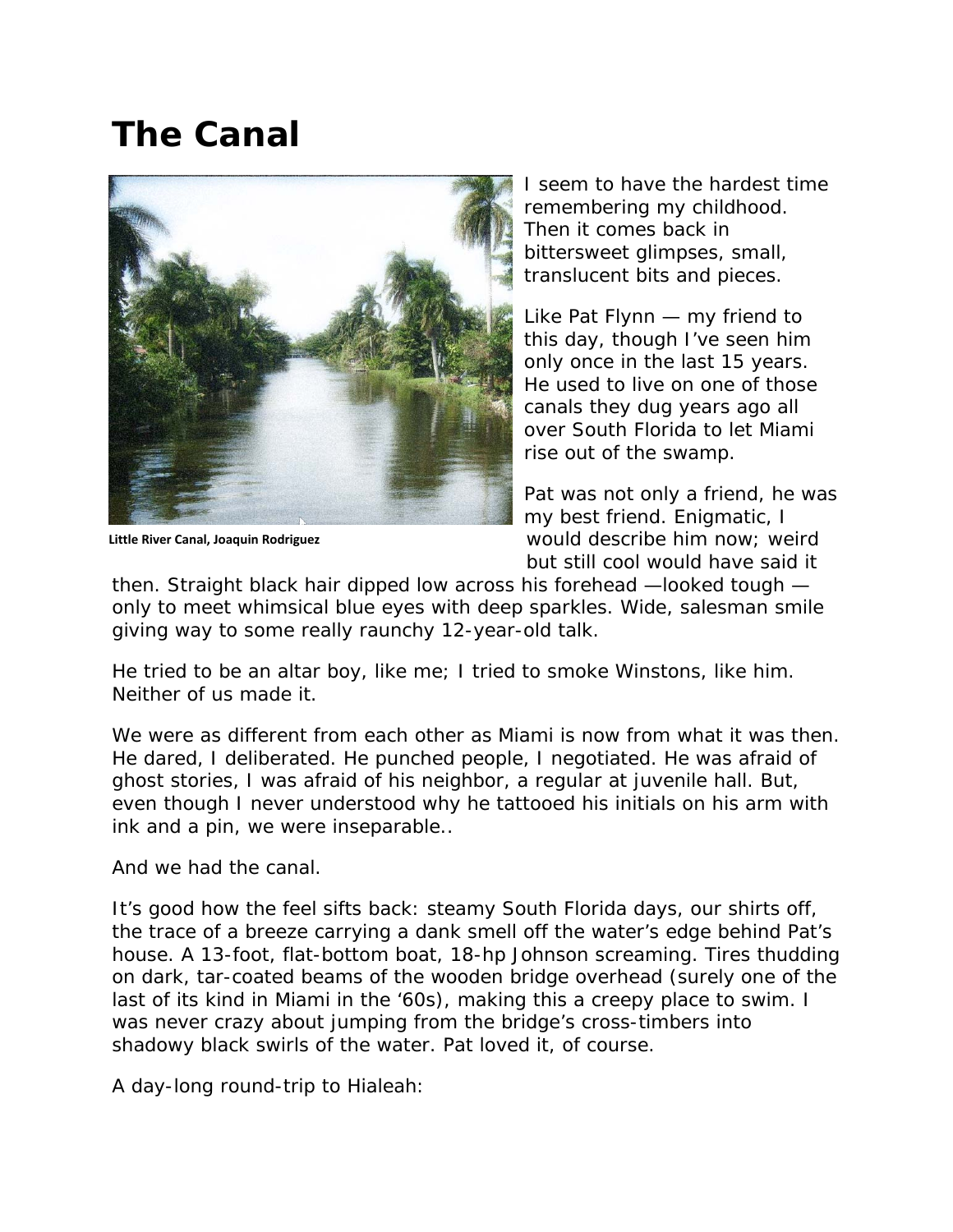Going there was no idle meander. For me, it had a purpose. Pat's cousin Paula lived in Hialeah, conveniently, if I re member correctly, on the same canal, or just across the street.

Paula had dark hair and deep, dark eyes and that innocent but intentional sullen sensuality of budding beauty. We kissed — several times — teeth pressed hard against lips pressed hard against lips pressed bard against teeth. It was coy practice for Paula, frivolous favors. She was worshiped and she knew it.

I was in 12-year-old love with Paula, no doubt influenced by the song several years before, "Hey, Hey Paula." And no doubt because she was older, 14 at least.

Paula would spend the night with Pat's sisters, Theresa and Dee Dee. Barely, I recall a party: dancing -- crushing, sweaty, feet-shuffling hugs, actually to the warble of scratched 45s. When everyone was gone or asleep, we sat in the driveway with an evening breeze crackling the palm -- frond slivers and we talked. It's a shame the words and wonderings have faded.

So, Paula lived by the canal. On summer days, once in a while, Pat and I would cruise over. Actually getting there was far better than being there, which was boring him and awkward for me. Family everywhere – parents, sisters, cousins, aunt, uncle. Pat seemed perpetually engulfed by family. They were good Irish Catholics, the Flynns. Pat's father, Joe, always seemed to look over with this part sardonic part affectionate smile that said, "Boy, What is going to become of you?" (A fair question.) There was Pat's mother, who used to make me feel so good by telling me I was her second son. There was, routinely, an invitation to stay over, and there was usually something good to eat, once in a while a reprimand and occasionally a hug, always embarrass ing, always secretly welcome in an uncertain 12-year-old heart.

Getting to Paula's was like being on the Jungle Cruise at Disney World, except you could get really stranded, really out of gas or really eaten by something living at the water's edge. On the way there were reeds and the eerie-looking, creature-hiding slime along the bank, which periodically gave way to the sea walls of expensive houses.

There were alligators. I saw a couple. Pretty disconcerting; we used to ski in that water. There were sea cows, interesting blobs of mammal that we carefully avoided, not so much for Jimmy Buffet or Save the Manatee; it was the horrid thought of hitting one of those big, gentle oddities and sinking into the slime.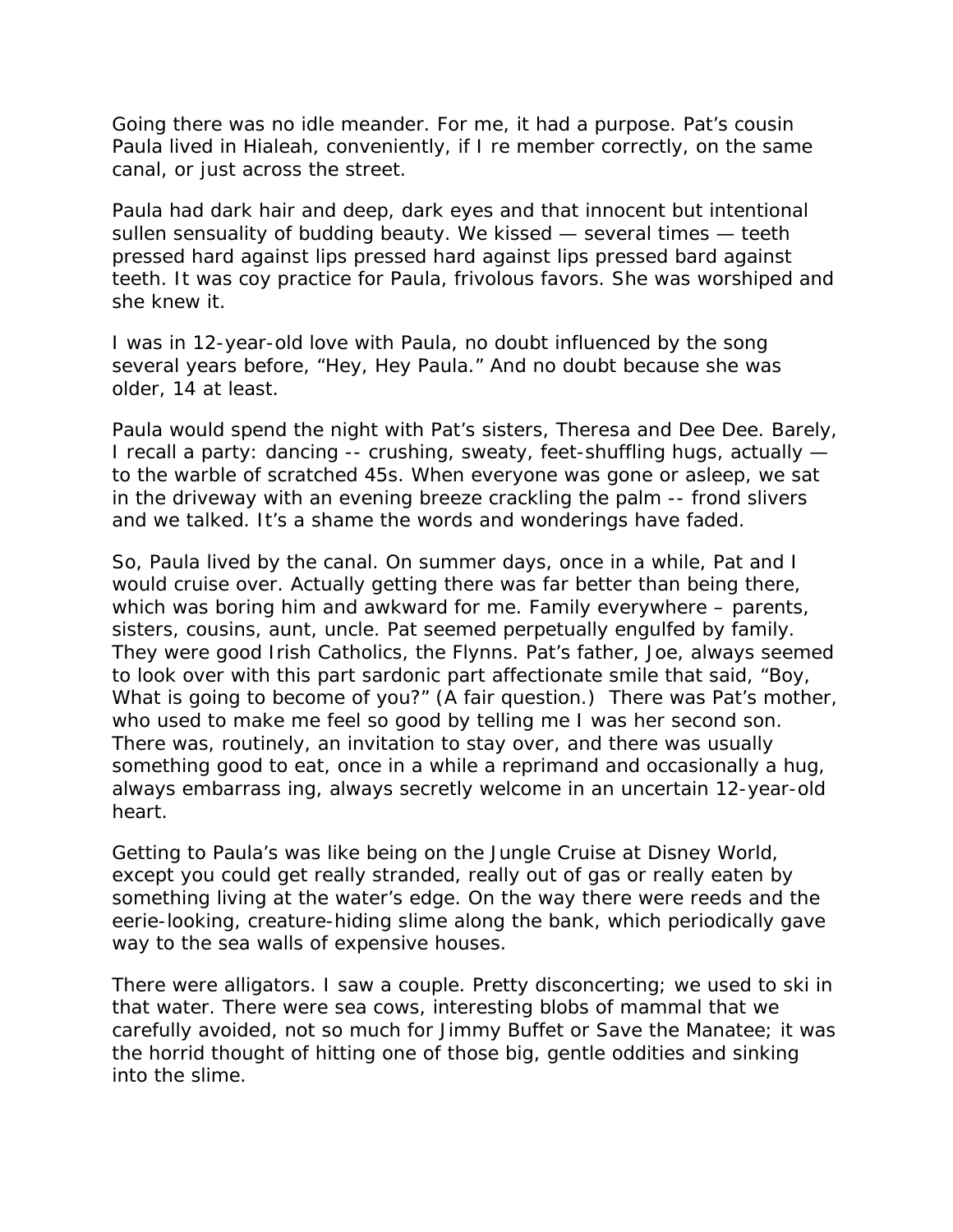Skiing was the main event on the canal. Having been born in New York City, I didn't have any really good reason to know how to water ski. So Pat taught me. The skis were like planks, about a foot wide and six feet long.

The bow shot straight in the air, the Johnson wailed — that distinct and pleasant outboard sound — the air filled with the oddly good smell of blue exhaust smoke and churning water, and then, with a shoulder-wretching snap, I was up, slumping gracelessly, arms pulled from sockets, watching for logs and sea cows and alligators, heading towards the bend — the place where the canal angled towards Biscayne Bay — Pat yahooing... It was great.

Until I fell. Nothing, nothing was more horrible than waiting in that murky brown water until Pat turned the boat around. (I can't see my legs!) Well, nothing except for something that had happened several years earlier, also involving Pat, myself and the canal.

I can't recall the year I almost died in the canal. But the horrifying moment I realized I was drowning breaks though with unnerving detail and clarity.

I was drifting on an inner tube, 20 to 30 yards from Pat's house. It slipped out and glided gently away. I went after it. Being from New York, I didn't have any really good reason to know how to swim, either. It was just out of reach. I remember making forward progress for two or three grabs, mostly from imitation, and then starting to go under. Going down, seeing the murky water — though it wasn't as bad below, being amber and sun-streaked and sparkling — coming up and yelling, going back down. I managed to bob up and down screaming for what seemed like forever, and I remember seeing Mrs. Flynn in the back yard yelling, and I remember thinking I can't do this anymore, I'm going to drown, because the next time I go under I'm going to breathe water. I can see Pat dive — he could swim like a fish and ski like a champion — and in a flash he was pushing me another tube and pulling me on it and taking me to the shore where his mother, nearly hysterical, said 1 couldn't go near the canal again until I learned to swim. I did. Pat taught me.

On impulse not long ago, I pulled off the expressway during a visit to Miami. I was drawn to the canal, but also wary of the changes and fragmented memories that haunt an old neighborhood. A more powerful impulse pulled me into Pat's parents' driveway. I thought of Paula.

When no one answered the door, I walked around the back. What was I looking for? I had gone to college, and I don't think Pat had ever finished high school. He was kind of wild — the tattoo, the Winstons, the slicked-back hair. We had long ago drifted apart.